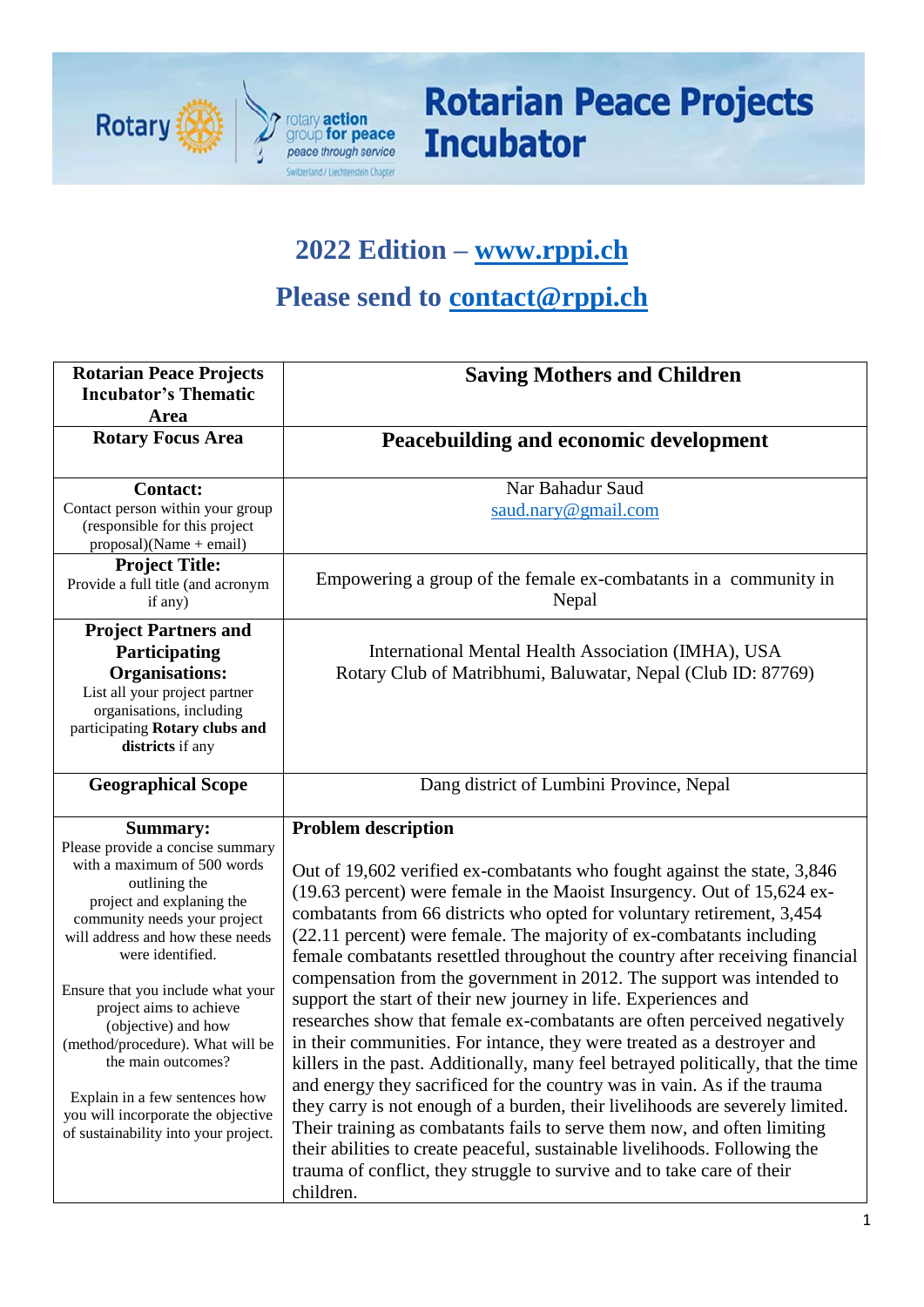|                                                                                                                      | Project objectives and goal<br>$\triangleright$ To build individual capacity for sustainable income generation.<br>$\triangleright$ To improve autonomous decision-making skills towards the<br>development of new livelihoods.<br>To facilitate improved internal community relationships by building<br>➤<br>a foundation of trust between ex-combatants and community<br>members.<br>$\triangleright$ To lay the foundation for ex-combatants to expand livelihood-<br>sustaining activities and develop leadership skills.<br>Mental wellbeing - lead to physically and mentally healthier<br>➤<br>individuals, leading to increase in DALYs/QALYs (i.e., increased<br>quality of life), we can also use formal $\&$ informal measurements<br>for mental health like scales, interviews, etc. |  |  |  |  |  |
|----------------------------------------------------------------------------------------------------------------------|---------------------------------------------------------------------------------------------------------------------------------------------------------------------------------------------------------------------------------------------------------------------------------------------------------------------------------------------------------------------------------------------------------------------------------------------------------------------------------------------------------------------------------------------------------------------------------------------------------------------------------------------------------------------------------------------------------------------------------------------------------------------------------------------------|--|--|--|--|--|
|                                                                                                                      | <b>Project description</b>                                                                                                                                                                                                                                                                                                                                                                                                                                                                                                                                                                                                                                                                                                                                                                        |  |  |  |  |  |
|                                                                                                                      | The core activities of the project are divided into two segments: self-<br>development and livelihood engagement. First, the beneficiaries will learn<br>and practice life skills such as decision making, self-awareness, problem-<br>solving, stress management, motivation, and positive thinking as part of<br>their trauma-informed mental health training through somatic and organic<br>empowerment approaches. Second, they will be trained on sustainable<br>income-generating activities, such as the production of off-seasonal<br>vegetable farming.                                                                                                                                                                                                                                  |  |  |  |  |  |
|                                                                                                                      | Sustainability                                                                                                                                                                                                                                                                                                                                                                                                                                                                                                                                                                                                                                                                                                                                                                                    |  |  |  |  |  |
|                                                                                                                      | This initiative has no conflict of interest and will be implemented solely for<br>the wellbeing of female ex-combatants and their families. Thus, this<br>initiative will have full local ownership, built through collective leadership.<br>To support and supervise the activities, a coordination committee will be<br>formed including the local government agencies. It can be believed that<br>once they are motivated and engaged in any income generation activities,<br>they will continue themselves for their sustained and secured future.                                                                                                                                                                                                                                            |  |  |  |  |  |
| <b>Beneficiaries:</b><br>Who are the beneficiares? Please<br>include the estimated number of<br>direct beneficiaries | Families of 10 women ex-combatants of Dang district in Nepal. This will<br>encompass their family members as well.                                                                                                                                                                                                                                                                                                                                                                                                                                                                                                                                                                                                                                                                                |  |  |  |  |  |
| <b>Project Period</b>                                                                                                | February to 2022 to October 2022                                                                                                                                                                                                                                                                                                                                                                                                                                                                                                                                                                                                                                                                                                                                                                  |  |  |  |  |  |

## **Project Timeline:**

| S. | <b>Activties</b>           | <b>Timeline (Months in 2022)</b> |            |     |            |     |     |     |             |     |            |
|----|----------------------------|----------------------------------|------------|-----|------------|-----|-----|-----|-------------|-----|------------|
| N. |                            | Feb                              | <b>Mar</b> | Apr | <b>May</b> | Jun | Jul | Aug | <b>Sept</b> | Oct | <b>Nov</b> |
| 1. | Scoping and interest       |                                  |            |     |            |     |     |     |             |     |            |
|    | mapping in the targeted    |                                  |            |     |            |     |     |     |             |     |            |
|    | community                  |                                  |            |     |            |     |     |     |             |     |            |
|    | Beneficiary identification |                                  |            |     |            |     |     |     |             |     |            |
|    | and orientation            |                                  |            |     |            |     |     |     |             |     |            |
| 3. | Training and skill         |                                  |            |     |            |     |     |     |             |     |            |
|    | enhancement                |                                  |            |     |            |     |     |     |             |     |            |